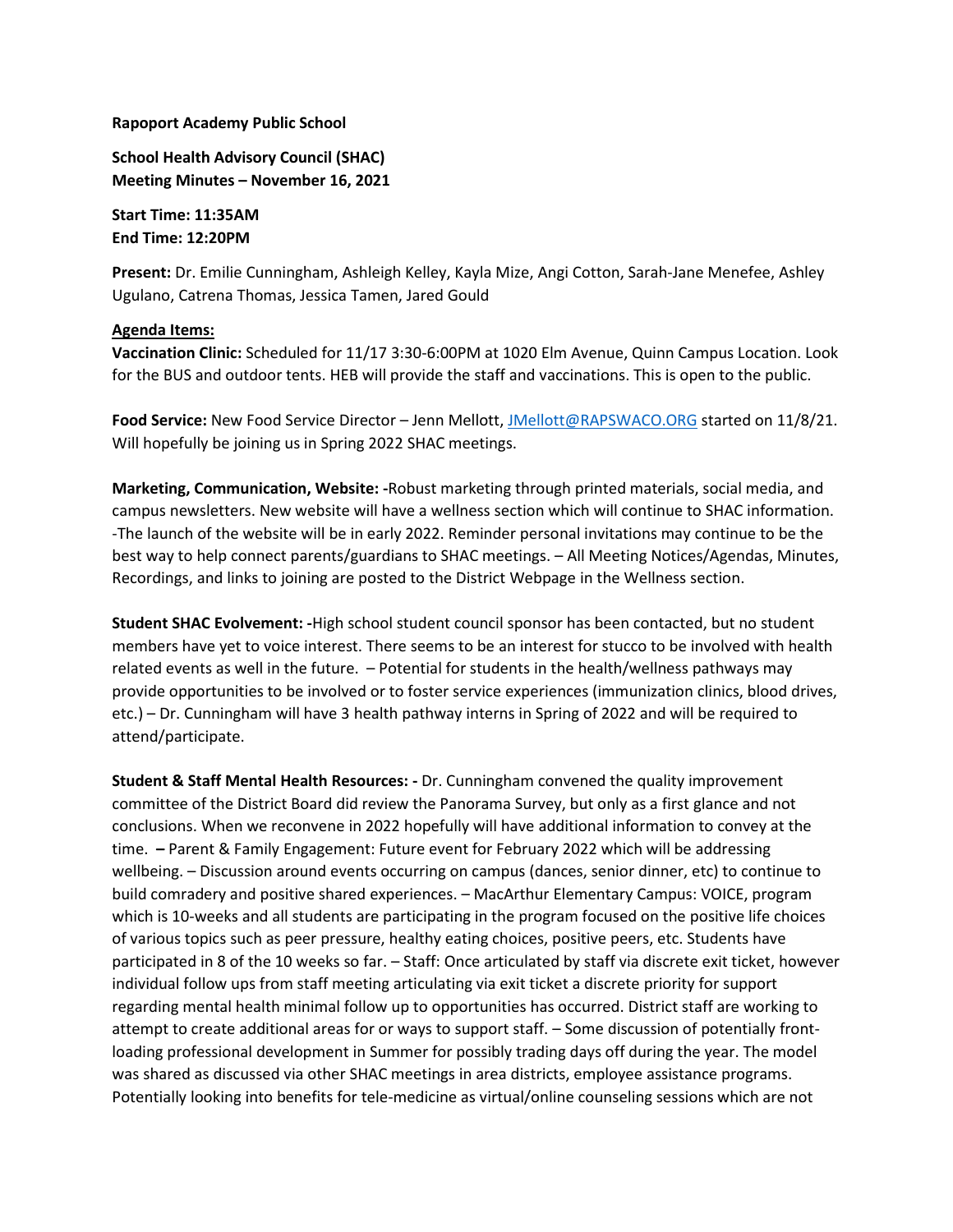cost prohibitive as a benefit option for staff in the future. May actually be able to help staff have access without additionally taking off work (access during off period, etc).

# **Campus Level – Physical Education Updates / Fitness Gram**

**MacArthur Campus: -** Each month the students have a new unit. August: Rules, Tag, Social/Personal Space, and Facility/Playground overview. September: Football; October: Soccer; November: Jump Rope. December: *Tentatively* Floor Hockey (pending resources). Each week the students in PE have 2 skill based days, 2 game base days, 1 day of Fun Friday. -Equipment: Hoping to add more jump ropes of new lengths and potentially additional floor hockey sticks (currently only have 12). – Equipment availability has come a long way, now have almost everything we need thanks to help from GEO, a grant, and a successful Donors Choose. May look to do a new Donors Choose Campaign for floor hockey sticks. **FITNESSGRAM:** Historically done in April, but moved it to May. It is tough to complete as it takes about two weeks of individual pullout testing to complete and record the test to get accurate scores. The Fitnessgram testing is required starting with  $3<sup>rd</sup>$  grade, testing focuses on muscle strength and flexibility through a battery of six tests. The system when data is input, gives feedback on norming. The data entry portion is typically difficult to complete. – Discussion regarding if the parent volunteers (approved) or student interns could help with efficiency of fitnessgram collection.

**Facilities Updates:** Not much new information to convey at this time. As a reminder the City of Waco purchased the Doris Miller YMCA. At this time physical education and athletics practice continues to occur at the secondary campus at this time. Junior High & High School student athletes are embracing the "Road Warrior" approach and playing all games on the road for this year. Will hope to have Athletic Director Bryan Foreman join us in February 2022 to provide updates.

**Human Sexuality Education:** The curriculum and letter home to parents/guardians (sent previously) have been published to the District Wellness webpage. This education is occurring this week (November 15-19, 2021) only in select grades this year on the secondary campus. Will hope to have Athletic Director Bryan Foreman join us in February 2022 to provide updates.

### **Open Floor:**

- Parent & Family Engagement: Next Parent Family Night will be February 24, 2021. The event will focus on Emotional Self-Regulation, Bullying (awareness, training, resources, and reporting), as well as Homework/Academic focus areas.

**-** Local Wellness Policy: Review for policy compliance based on mandated updates from state legislature last year.

- Adoption of new state approved Health Materials for 2022-2023. This will be based on where we are teaching health in the district. Angi Cotton said this is still being determined.

# **Potential Future Agenda Items:**

- Campus Level Physical Education & Fitnessgram Updates
- Facilities Update
- Food Service
- Health Materials for 2022-23